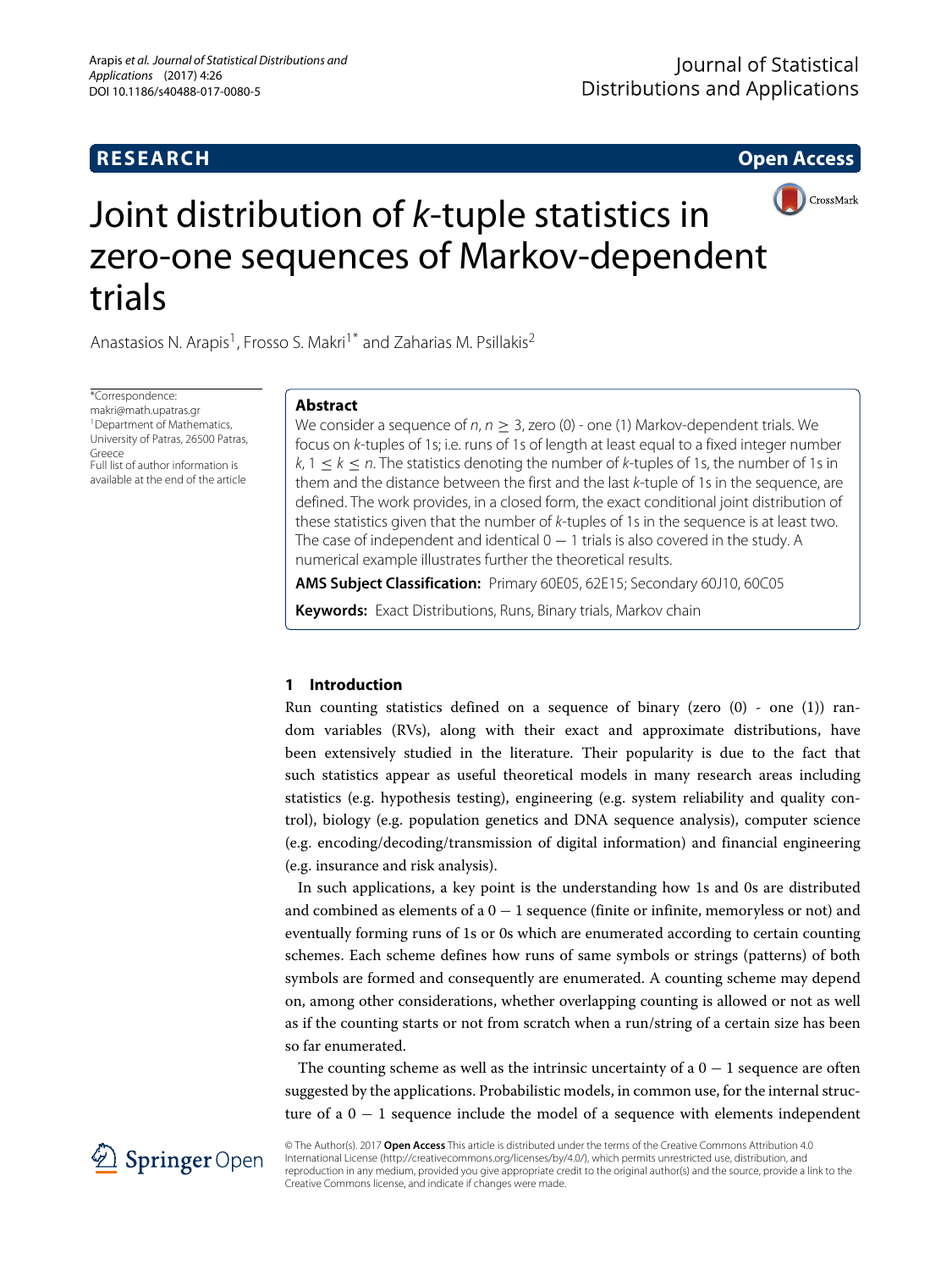of each other or a model for which it is assumed some kind of dependence among the elements of it. The methods used to derive exact/approximating, marginal/joint probability distributions include combinatorial analysis, generating functions, finite Markov chain imbedding technique, recursive schemes as well as normal, Poisson and large deviation approximations.

For extensive reviews of the recent literature on the distribution theory of runs and patterns we refer to Balakrishnan and Koutras [\(2002\)](#page-11-0) and Fu and Lou [\(2003\)](#page-11-1). Current works on the subject include, among others, those of Antzoulakos and Chadjiconstantinidis [\(2001\)](#page-11-2); Eryilmaz [\(2006,](#page-11-3) [2015,](#page-11-4) [2016,](#page-11-5) [2017\)](#page-11-6); Eryilmaz and Yalcin [\(2011\)](#page-11-7); Johnson and Fu [\(2014\)](#page-11-8); Koutras [\(2003\)](#page-11-9); Koutras et al. [\(2016\)](#page-11-10); Makri and Psillakis [\(2015\)](#page-12-0); Makri et al. [\(2013\)](#page-12-1) and Mytalas and Zazanis [\(2013,](#page-12-2) [2014\)](#page-12-3).

In this article we derive expressions for a conditional distribution of a trivariate statistic. Its components denote the number of runs of 1s of length exceeding a fixed threshold number, the number of 1s in such runs of 1s and the length of the minimum sequence's segment in which these runs are concentrated. The study is developed on a sequence of two-state  $(0 - 1)$  Markov-dependent trials. The runs are enumerated according to Mood's [\(1940\)](#page-12-4) counting scheme.

More specifically, the manuscript is organized as follows. In Section [2](#page-1-0) we present some preliminary material, including notation and definitions, necessary to develop our results which are obtained in Section [4.](#page-5-0) In Section [3](#page-4-0) we give a motivation along with a statement of the aim of the work. A numerical example, showed in Section [5,](#page-9-0) clarifies the theoretical results of Section [4.](#page-5-0) A discussion on the results as well as a note on a future work are given in Section [6.](#page-9-1)

Throughout the article, for integers, *n*, *m*,  $\binom{n}{m}$  denotes the extended binomial coefficient (see, Feller [\(1968\)](#page-11-11), pp. 50, 63),  $\lfloor x \rfloor$  stands for the greatest integer less than or equal to *x* and δ*ij* denotes the Kronecker delta fuction of the integer arguments *i* and *j*. Further, for α > β, we apply the conventions  $\sum_{i=\alpha}^{\beta} y_i = 0$ ,  $\prod_{i=\alpha}^{\beta} y_i = 1$ ,  $\sum_{i=\alpha}^{\beta} \mathbf{Y}^{(i)} = \mathbf{O} \equiv \begin{pmatrix} 0 & 0 \\ 0 & 0 \end{pmatrix}$ ,  $\prod_{i=\alpha}^\beta {\bf Y}^{(i)}={\bf I}\equiv \left(\begin{smallmatrix} 1&0\0&1\end{smallmatrix}\right)$ , where  $y_i$  and  ${\bf Y}^{(i)}$  are scalars and  $2\times 2$  matrices, respectively.

### <span id="page-1-0"></span>**2 Preliminaries**

#### **2.1 Run counting statistics**

Let  $\{X_t\}_{t=1}^n$ ,  $n \geq 1$ , be the first *n* trials of a binary (0−1) sequence of RVs,  $X_t = x_t \in \{0, 1\}$ . A run of 1s, is a (sub)sequence of  ${X_t}^n_{t=1}$  consisting of consecutive 1s, the number of which is referred to as its length, preceded and succeeded by 0s or by nothing.

Given a fixed integer  $k$ ,  $1 \leq k \leq n$ , a  $k$ -tuple of 1s is a run of 1s of length  $k$  or more. In the paper we will deal with the following statistics defined on a  $0-1$   $\{X_t\}_{t=1}^n$ . For details see, e.g. Makri et al. [\(2015\)](#page-12-5) and the references therein.

(I)  $G_{n,k}$  denoting the number of *k*-tuples of 1s,  $1 \leq k \leq n$ . In particular,  $G_{n,1}$ denotes the number of 1-tuples of 1s, i.e. it represents the number  $R_n \equiv G_{n,1}$  of all runs of 1s in the sequence. Using the convention  $X_0 = X_{n+1} \equiv 0$ , we can define *Gn*,*<sup>k</sup>* as

<span id="page-1-1"></span>
$$
G_{n,k} = \sum_{i=k}^{n} E_{n,i}, \ 1 \le k \le n,
$$
\n(1)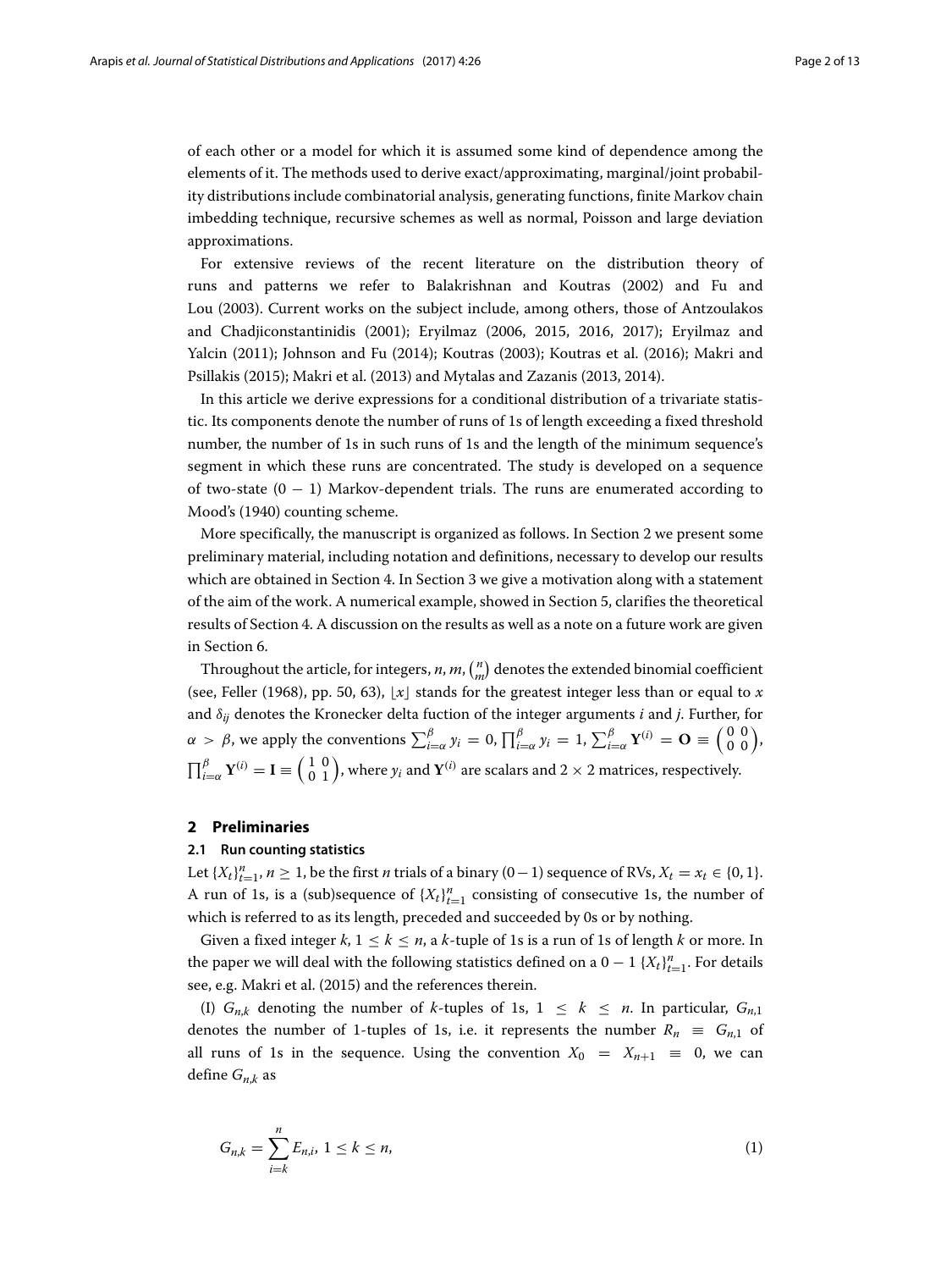where

$$
E_{n,i} = \sum_{j=i}^{n} J_j, J_j = (1 - X_{j-i}) (1 - X_{j+1}) \prod_{r=j-i+1}^{j} X_r.
$$

(II)  $S_{n,k}$  denoting the number of 1s in the  $G_{n,k}$  *k*-tuples of 1s; i.e.  $S_{n,k}$  represents the sum of lengths of the  $G_{n,k}$  *k*-tuples of 1s,  $1 \leq k \leq n$ . In particular  $S_{n,1}$  represents the number of all 1s in the sequence; hence, the number of 0s,  $Y_n$ , in the sequence is  $Y_n = n - S_{n,1}$ . *Sn*,*<sup>k</sup>* is formally defined as

$$
S_{n,k} = \sum_{i=k}^{n} iE_{n,i}, \ 1 \le k \le n. \tag{2}
$$

Readily,  $kG_{n,k} \leq S_{n,k}$ .

(III)  $L_n$ ,  $n \geq 1$ , denoting the length of the longest run of 1s in the sequence. By setting

 $\Lambda_n = \{i : G_{n,i} > 0, 1 \le i \le n\},\$ 

we have that

$$
L_n = \max\{k : k \in \Lambda_n\}, \text{ if } \Lambda_n \neq \emptyset; \text{ 0, otherwise.}
$$
 (3)

Readily  $L_n < k$  iff  $G_{n,k} < 1$ .

(IV) For  $G_{n,k} \geq 1, 1 \leq k \leq n$ ,  $D_{n,k}$  denotes the distance (number of trials) between and including the first 1 of the first *k*-tuple of 1s and the last 1 of the last *k*-tuple of 1s in the sequence. If there is only one  $k$ -tuple of 1s in the sequence then  $D_{n,k}$  denotes its length. That is,  $D_{n,k}$  represents the size (length) of the minimum (sub)sequence of  $\{X_t\}_{t=1}^n$ in which all  $G_{n,k}$  *k*-tuple of 1s are concentrated. In particular,  $D_{n,1}$  represents the length of the minimum segment of the sequence containing all *Rn* runs of 1s or in other words all *S*<sub>*n*</sub>,1</sub> 1s appearing in the sequence. For  $G_{n,k} \geq 1$ ,  $1 \leq k \leq n$ ,  $D_{n,k}$  can be formally defined as

<span id="page-2-0"></span>
$$
D_{n,k} = U_{n,k}^{(2)} - U_{n,k}^{(1)} + 1,\tag{4}
$$

where

$$
U_{n,k}^{(1)} = \min\{j : I_j = 1, 1 \le j \le n - k + 1\},
$$
  
\n
$$
U_{n,k}^{(2)} = \max\{j : I_{j-k+1} = 1, k \le j \le n\},
$$
  
\n
$$
I_j = \prod_{r=j}^{j+k-1} X_r, 1 \le j \le n - k + 1.
$$

Readily,  $D_{n,k} = S_{n,k} = L_n$ , if  $G_{n,k} = 1$  and  $D_{n,k} > S_{n,k} > L_n$ , if  $G_{n,k} > 1$ .

(V) For  $G_{n,k} \geq 1, 1 \leq k \leq n$ , set  $V_{n,k} = (D_{n,k}, G_{n,k}, S_{n,k})$ . This is the RV we focus on in the article.

Example: By way of illustration consider the trials 1110001100010001010011101 111001001001001 numbered from 1 to 40. Then,  $L_{40} = 4$  and  $V_{40,1} = (40, 11, 19)$ ,  $V_{40,2} = (28, 4, 12), V_{40,3} = (28, 3, 10), V_{40,4} = (4, 1, 4).$ 

#### **2.2 Internal structure's models**

A general enough model for the internal structure of a  $0-1$   $\{X_t\}_{t=1}^n$ ,  $n \geq 2$ , is that of the first *n* trials of a homogeneous 0−1 Markov chain of first order (HMC1). On such a model we will develop our results. Accordingly, we next state the necessary notation/definitions.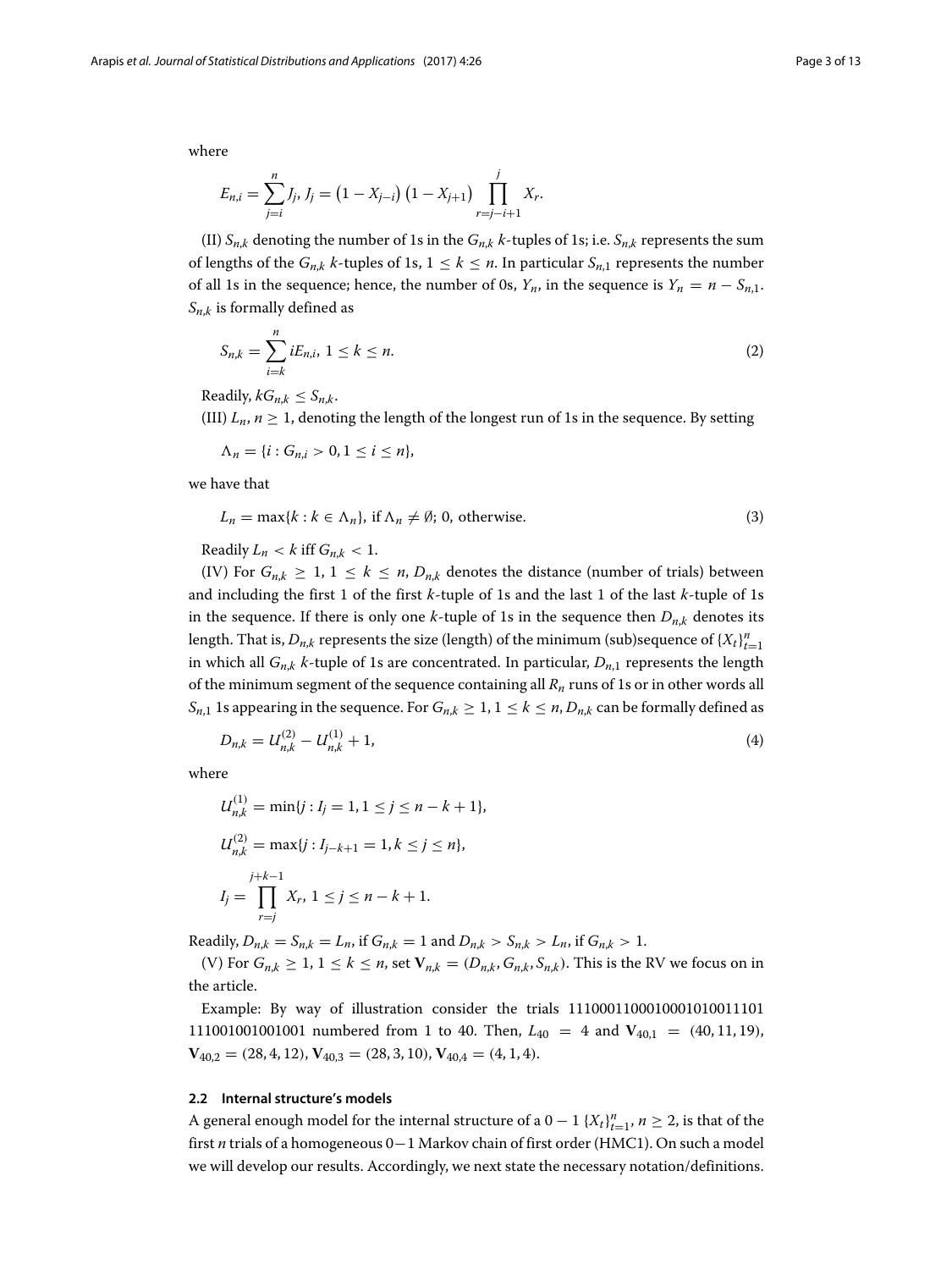Let  ${X_t}_{t\geq1}$  be a HMC1 with state space  $A = \{0, 1\}$ , one step transition probability matrix

$$
\mathbf{P} = (p_{ij}) = \begin{pmatrix} p_{00} & p_{01} \\ p_{10} & p_{11} \end{pmatrix},
$$

with

$$
p_{ij} = P(X_t = j \mid X_{t-1} = i), i, j \in \mathcal{A}, \sum_{j \in \mathcal{A}} p_{ij} = 1, i \in \mathcal{A}, t \ge 2
$$
\n(5)

and probability distribution vector at time *t*

$$
\mathbf{p}^{(t)} = \left(p_0^{(t)}, p_1^{(t)}\right),\,
$$

with

$$
p_i^{(t)} = P(X_t = i), i \in \mathcal{A}, \sum_{i \in \mathcal{A}} p_i^{(t)} = 1, t \ge 1.
$$
 (6)

Readily, because of the homogeneity of  $\{X_t\}_{t\geq 1}$ , it holds

$$
\mathbf{p}^{(t)} = \mathbf{p}^{(t-1)} \mathbf{P} = \mathbf{p}^{(1)} \mathbf{P}^{t-1}, t \geq 2; \mathbf{p}^{(1)}, t = 1 \text{ and } \mathbf{P}^{t-1} = (p_{ij}^{(t-1)}) \text{, } t \geq 2,
$$

with

$$
p_i^{(t)} = \mathbf{p}^{(t)} \mathbf{e}'_i, i \in \mathcal{A}, t \geq 1,
$$

$$
p_{ij}^{(t-1)} = P(X_{t-1+m} = j \mid X_m = i) = \mathbf{e}_i \mathbf{P}^{t-1} \mathbf{e}_j, \ i, j \in \mathcal{A}, \ t \ge 2, \ m \ge 1,
$$
\n<sup>(7)</sup>

where  $\mathbf{e}'_i$  is the transpose (i.e. the column vector) of the row vector  $\mathbf{e}_i$ ,  $i \in \mathcal{A}$ , with  $\mathbf{e}_0 =$  $(1, 0)$  and **e**<sub>1</sub> =  $(0, 1)$ .

In particular, for  $p_{01} + p_{10} \neq 0$ , i.e.  $P \neq I$ , it holds

$$
\mathbf{P}^{t-1} = (p_{01} + p_{10})^{-1} \left\{ \begin{pmatrix} p_{10} & p_{01} \\ p_{10} & p_{01} \end{pmatrix} + (1 - p_{01} - p_{10})^{t-1} \begin{pmatrix} p_{01} & -p_{01} \\ -p_{10} & p_{10} \end{pmatrix} \right\}, \ t \ge 2,
$$
\n
$$
(8)
$$

$$
p_0^{(t)} = p_0^{(1)} \left(1 - p_{01} - p_{10}\right)^{t-1} + p_{10} \left(p_{01} + p_{10}\right)^{-1} \left[1 - \left(1 - p_{01} - p_{10}\right)^{t-1}\right], \, t \ge 1. \tag{9}
$$

The setup of a  $0 - 1$  HMC1  $\{X_t\}_{t=1}^n$ ,  $n \geq 2$ , covers the case of a  $0 - 1$  sequence of independent and identically distributed (IID) RVs, too. This is so, because a  $0-1$   $\{X_t\}_{t=1}^n$ ,  $n \geq 2$ , IID sequence with

<span id="page-3-0"></span>
$$
P(X_t = 1) = 1 - P(X_t = 0) = p_1, \ 1 \le t \le n,
$$
\n<sup>(10)</sup>

is a particular HMC1 with

$$
p_{ij} = 1 - p_1, j = 0; p_1, j = 1, i \in \mathcal{A}, p_{ij}^{(t-1)} = p_{ij}, i, j \in \mathcal{A}, t \ge 2,
$$

<span id="page-3-1"></span>
$$
p_1^{(t)} = p_1 = 1 - p_0^{(t)}, \ 1 \le t \le n. \tag{11}
$$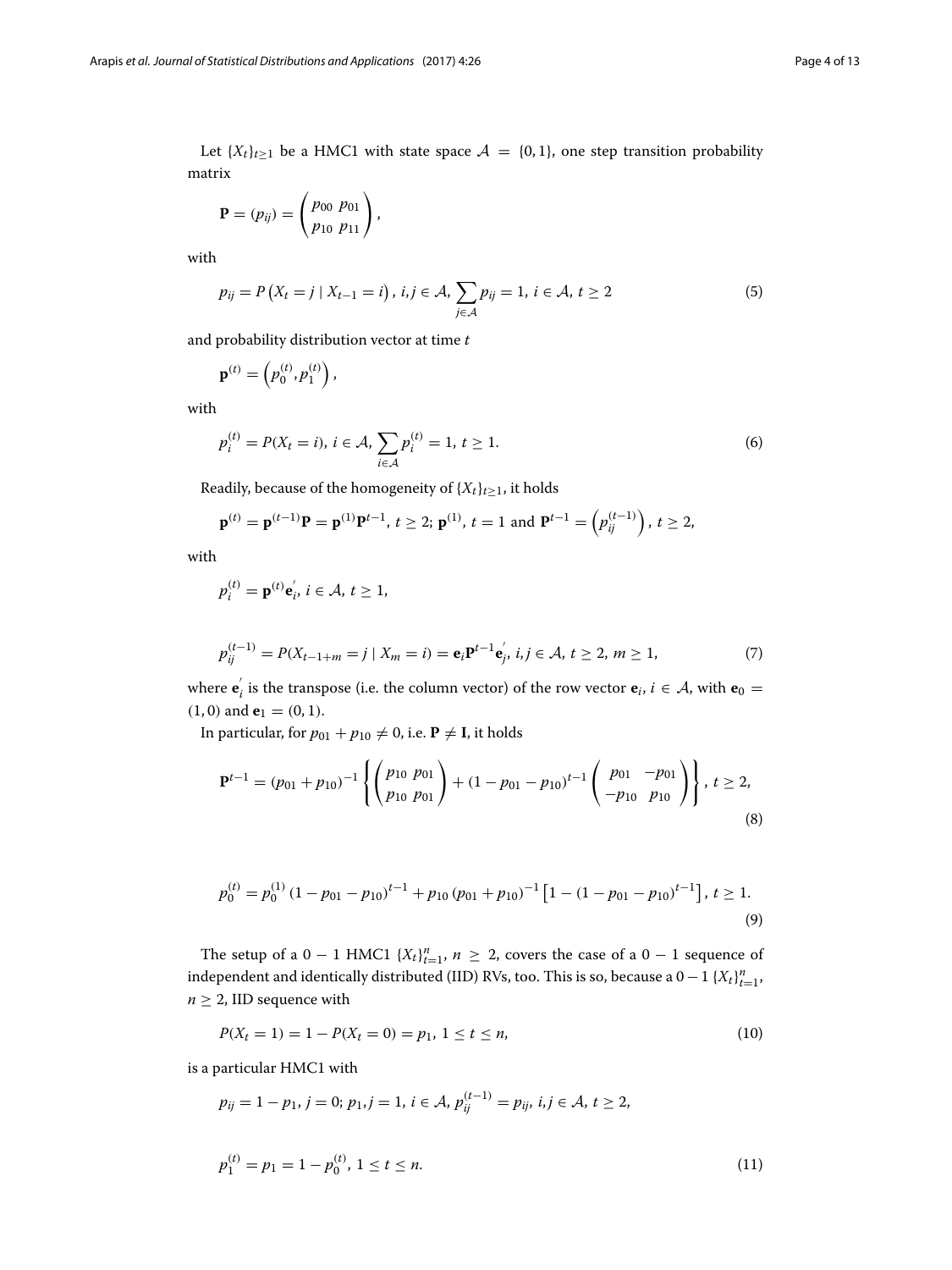#### **2.3 A combinatorial result**

In combinatorial analysis which will be used in Section [4,](#page-5-0) the following result, recalled from Makri et al. [\(2007\)](#page-12-6), is useful. The coefficient

$$
H_m(\alpha, r, k) = \sum_{j=0}^{\left\lfloor \frac{\alpha}{k+1} \right\rfloor} (-1)^j \binom{m}{j} \binom{\alpha - (k+1)j + r - 1}{\alpha - (k+1)j},\tag{12}
$$

represents the number of allocations of α indistinguishable balls into *r* distinguishable cells where each of the  $m, 0 \le m \le r$ , specified cells is occupied by at most *k* balls. Equivalently, it gives the number of nonnegative integer solutions of the linear equation  $x_1 + x_2 + \ldots + x_r = \alpha$  with the restrictions, for  $m \ge 1, 0 \le x_i \le k, 1 \le j \le m$ , for some specific *m*-combination  $\{i_1, i_2, \ldots, i_m\}$  of  $\{1, 2, \ldots, r\}$ , and no restrictions on  $x_i$ s,  $1 \leq j \leq r$ , for  $m = 0$ .

Moreover,  $H_r(\alpha, r, k)$  is Riordan's [\(1964,](#page-12-7) p. 104) coefficient

$$
C(\alpha, r, k) = \sum_{j=0}^{\left\lfloor \frac{\alpha}{k+1} \right\rfloor} (-1)^j {r \choose j} {\alpha - (k+1)j + r - 1 \choose \alpha - (k+1)j}.
$$
 (13)

#### <span id="page-4-0"></span>**3 Motivation and aim of the work**

In a study of a  $0 - 1$  sequence  $\{X_t\}_{t=1}^n$ ,  $n \geq 3$ , it is reasonable for one to be interested in the probabilistic behavior of RV  $V_{n,k} = (D_{n,k}, G_{n,k}, S_{n,k})$ . This happens because jointly its components provide a more refined view of the internal clustering structure of the sequence than the information extracted by each one alone.

Interpreting a *k*-tuple of 1s as a cluster of consecutive 1s of size at least *k*, *Dn*,*<sup>k</sup>* represents the size of the minimum segment of  $\{X_t\}_{t=1}^n$  in which  $G_{n,k}$  clusters of size at least *k* and at most  $L_n$  are concentrated. The overall density of  $G_{n,k}$  clusters, with respect to the number of 1s in them, as well as of the minimum concentration segment is evaluated by  $S_{n,k}$ . Large values of  $D_{n,k}$  suggest that these  $G_{n,k}$  clusters spread over the interval between the left and the right side of the sequence whereas small values of  $D_{n,k}$  indicate rather that the clusters are concentrated in a segment of the sequence of small size leaving the rest part(s) of the sequence empty of such clusters.

In addition to this information, a large value of  $S_{n,k}$  paired with a small value of  $G_{n,k}$  indicates the existence of clusters of 1s of a large size and therefore a trend whereas the same value of  $S_{n,k}$  paired with a large value of  $G_{n,k}$  indicates rather a distribution of clusters of small size in the (sub)sequence in which they are concentrated.

Therefore, based on the former interpretation, the motivation for the study as well as the usefulness of the statistic  $V_{n,k} = (D_{n,k}, G_{n,k}, S_{n,k})$  is apparent. In the sequel, we assume that  $G_{n,k} \geq 2$  in order to have at least two *k*-tuples of 1s in the sequence and accordingly the distance  $D_{n,k}$  is not a degenerate one. Moreover, this assumption is a common one in an application area of *Dn*,*k*; e.g., in detecting pattern (tandem or non-tandem direct) repeats in DNA sequences (Benson [1999\)](#page-11-12).

For  $1 \leq k \leq n$ , set

$$
\mathcal{M}_{n,k} = \{G_{n,k} \ge 2\}, \, \alpha_{n,k} = P\left(\mathcal{M}_{n,k}\right) \tag{14}
$$

and for *n* ≥ 3, 1 ≤ *k* ≤  $|(n-1)/2|$ , define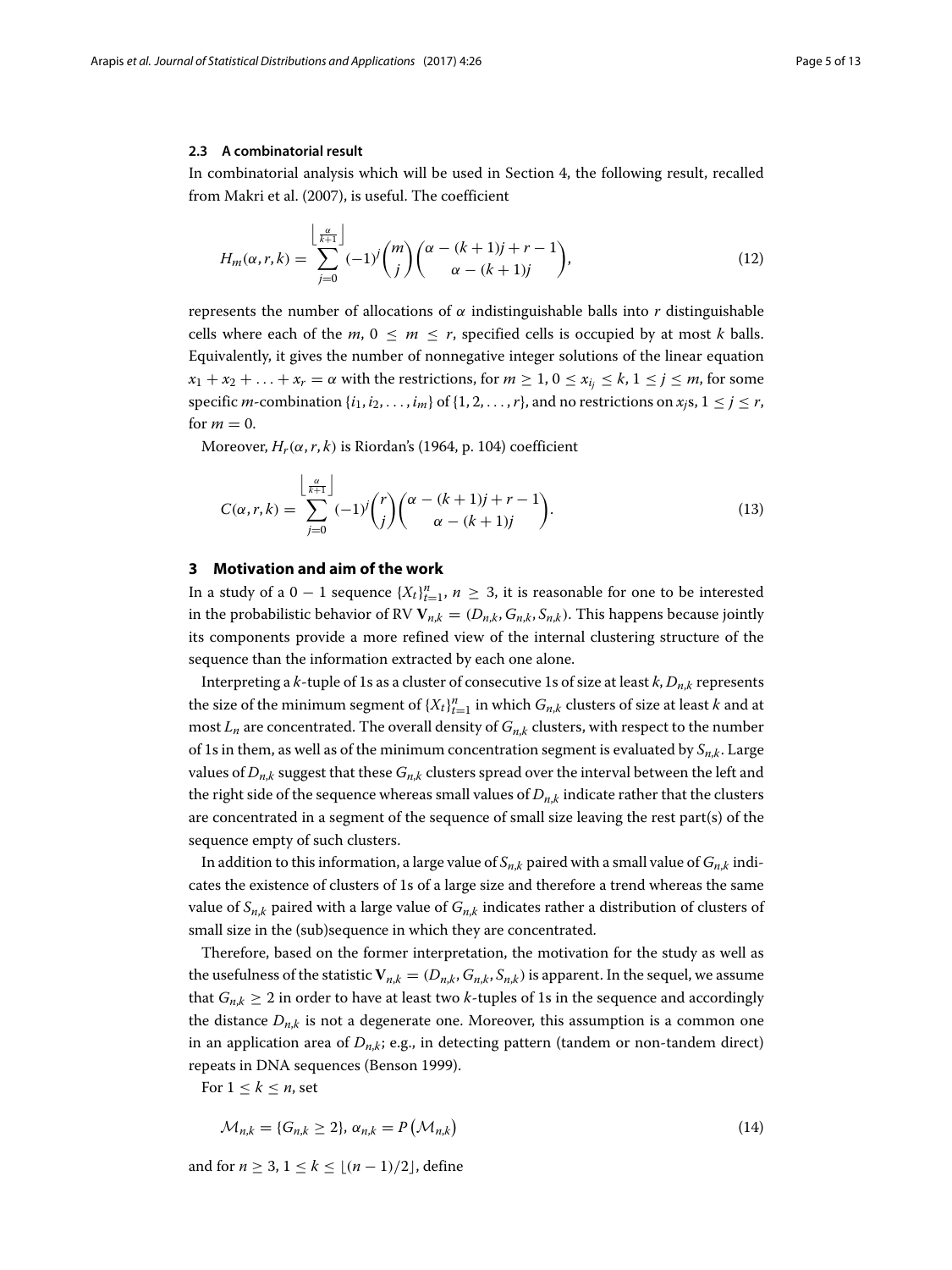$$
\Omega_{n,k} = \{(d,m,s) : 2k+1 \le d \le n, 2k \le s \le d-1, 2 \le m \le \min\left(\lfloor s/k \rfloor, d-s+1\right)\}\tag{15}
$$

and for  $(d, m, s) \in \Omega_{n,k}$ ,

$$
h_{n,k}(d, m, s) = P(V_{n,k} = (d, m, s), \mathcal{M}_{n,k}),
$$

$$
v_{n,k}(d,m,s) = P(V_{n,k} = (d,m,s) | \mathcal{M}_{n,k}) = h_{n,k}(d,m,s) / \alpha_{n,k}.
$$
 (16)

The paper provides exact closed form expressions for  $\alpha_{n,k}$ ,  $h_{n,k}(d, m, s)$  and eventually for  $v_{n,k}(d, m, s)$  when  $V_{n,k}$  is defined on a 0 − 1 HMC1/IID. The expressions are obtained via combinatorial analysis.

More specifically, closed formulae are established for the first time for  $h_{n,k}(d, m, s)$ ,  $1 \leq$ *k* ≤  $\lfloor (n-1)/2 \rfloor$ , when  $V_{n,k}$  is defined on a 0 − 1 HMC1 with given **P** and  $\mathbf{p}^{(1)}$ . Since, the general frame of HMC1 covers as a particular case IID sequences, the so implied expressions for  $v_{n,k}(d, m, s)$  are alternative to those obtained for  $v_{n,k}(d, m, s)$ ,  $1 \leq k \leq$ (*n* − 1)/2, by Makri et al. [\(2015\)](#page-12-5) for IID sequences.

Moreover, for  $n \ge 3$ ,  $1 \le k \le [(n-1)/2]$ ,  $2k + 1 \le d \le n$ , let

<span id="page-5-2"></span>
$$
f_{n,k}(d) = P\left(D_{n,k} = d \mid \mathcal{M}_{n,k}\right).
$$

Therefore, since

$$
f_{n,k}(d) = \sum_{s=2k}^{d-1} \sum_{m=2}^{\min(|s/k|, d-s+1)} \nu_{n,k}(d, m, s) = \alpha_{n,k}^{-1} \sum_{s=2k}^{d-1} \sum_{m=2}^{\min(|s/k|, d-s+1)} h_{n,k}(d, m, s),
$$
\n(17)

hence, the work provides closed form expressions for determining  $f_{n,k}(d)$  for HMC1 and IID 0 − 1  ${X_t}_{t=1}^n$ . These expressions are alternative to those derived, for IID sequences, by Makri et al. [\(2015\)](#page-12-5) for  $1 \leq k \leq \lfloor (n-1)/2 \rfloor$  as well as to those obtained, for HMC1, by Arapis et al. [\(2016\)](#page-11-13) for  $k = 1$  and by Arapis et al. [\(2017\)](#page-11-14) for  $1 \le k \le \lfloor (n-1)/2 \rfloor$ .

#### <span id="page-5-0"></span>**4 Results**

In a 0 − 1 sequence  ${X_t}_{t=1}^n$ ,  $n \ge 2$ , for  $0 \le y \le n$ ,  $0 \le r \le \lfloor (n+1)/2 \rfloor$  and  $(i,j) \in \{0,1\}^2$ , define

$$
B_n^{(i,j)}(y,r) = \{X_1 = i, X_n = j, Y_n = y, G_{n,1} = r\},\,
$$
  

$$
\pi_n^{(i,j)}(y,r) = P(B_n^{(i,j)}(y,r)).
$$

Accordingly, for a HMC1  $\{X_t\}_{t=1}^n$ ,  $n \geq 2$ , with given **P** and  $\mathbf{p}^{(1)}$ , it holds

$$
\pi_n^{(i,j)}(y,r) = \left(p_1^{(1)}\right)^i \left(1 - p_1^{(1)}\right)^{1-i} p_{00}^{y-r-1+i+j} \left(1 - p_{00}\right)^{r-i} \left(1 - p_{11}\right)^{r-j} p_{11}^{n-y-r},\tag{18}
$$

for 2 − (*i* + *j*) ≤ *y* ≤ *n* − (*i* + *j*), 1 −  $\delta_{v,0}$  −  $\delta_{v,n}$  +  $\delta_{i+i,2}$  ≤ *r* ≤ min{*n* − *y*, *y* − 1 + *i* + *j*} and  $\pi_n^{(i,j)}(\gamma, r) = 0$ , otherwise.

Consequently,  $\pi_n^{(i,j)}(\gamma, r)$ , for a 0 − 1 IID sequence, reduces to

<span id="page-5-1"></span>
$$
\pi_n^{(i,j)}(y,r) = \pi_n(y) = p_1^{n-y}(1-p_1)^y, \ 0 \le y \le n. \tag{19}
$$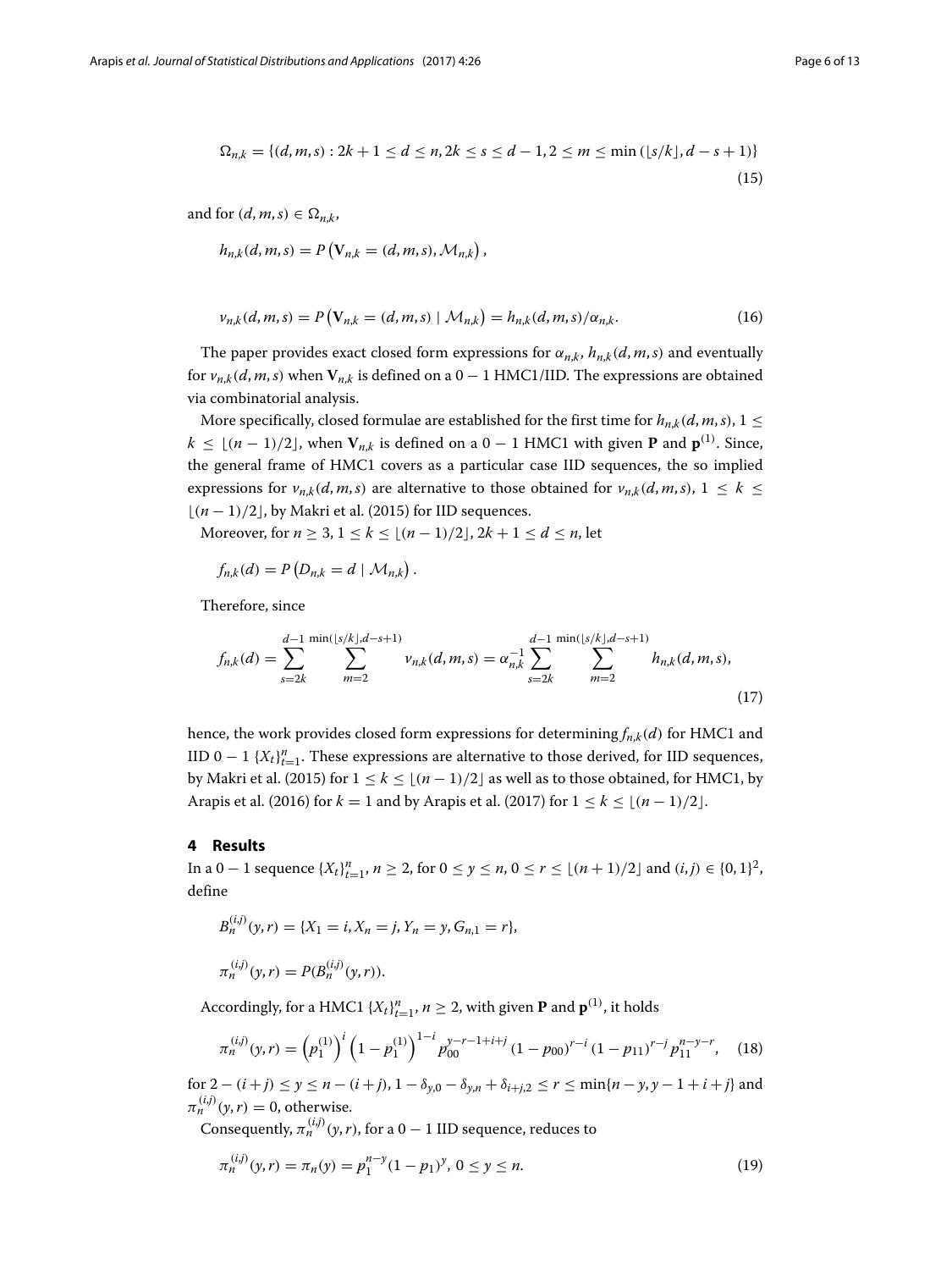<span id="page-6-1"></span>**Theorem 1** *For n*  $\geq$  3*,* (*d, m, s*)  $\in \Omega_{n,1}$ , 0  $\lt p_1^{(1)} \lt 1$ *, it holds* 

$$
h_{n,1}(d,m,s) = {s-1 \choose m-1} {d-s-1 \choose m-2} \pi_d^{(1,1)}(d-s,m)\varepsilon_n(d)
$$
 (20)

*where*  $\varepsilon_n(d) = 1$ , if  $n = d$ ;  $p_{00}^{n-d-2} \left\{ p_{10}p_{00} + p_0^{(1)}(p_1^{(1)})^{-1}p_{01} \left[ (n-d-1)p_{10} + p_{00} \right] \right\}$ , if  $n > d + 1$ .

*Proof* For *d* = 3, ... , *n*−2, *i* = 2, 3, ... , *n*−*d*, *s* = 2, 3, ... , *d*−1, *m* = 2, 3, ... , min{*s*, *d*−  $s + 1$ } an element of the event  $\Gamma_{i,d,m,s} = \{U_{n,1}^{(1)} = i, D_{n,1} = d, R_n = m, S_{n,1} = s\}$  is a  $0 - 1$ sequence of length *n* with probability

$$
p_0^{(1)} p_{00}^{i-2} p_{01} \left[ \pi_d^{(1,1)} (d-s,m) \left( p_1^{(1)} \right)^{-1} \right] p_{10} p_{00}^{n-i-d}.
$$

Fix *i*. Then the number of elements of the event  $\Gamma_{i,d,m,s}$  is  $\binom{s-1}{m-1}\binom{d-s-1}{m-2}$ , since the number of allocations of *s* 1s in *m* runs of 1s is  $\binom{s-1}{m-1}$  and the number of allocations of *d* − *s* 0s in *m* − 1 runs of 0s is  $\binom{d-s-1}{m-2}$ , so that

$$
P\left(\Gamma_{i,d,m,s}\right) = {s-1 \choose m-1} {d-s-1 \choose m-2} p_0^{(1)} p_{01} \left[ \pi_d^{(1,1)}(d-s,m) \left( p_1^{(1)} \right)^{-1} \right] p_{10} p_{00}^{n-d-2}.
$$

We use similar reasoning for the rest cases. Then summing with respect to *i* we get the result.  $\Box$ 

For a sequence  ${X_t}_{t=1}^n$  of 0 − 1 IID RVs,  $h_{n,1}(d, m, s)$  reduces to the explicit formula given in the next Corollary.

<span id="page-6-2"></span>**Corollary 1** For 
$$
n \ge 3
$$
,  $(d, m, s) \in \Omega_{n,1}$ ,  $0 < p_1 < 1$ , it is true that  
\n
$$
h_{n,1}(d, m, s) = (n - d + 1) {s - 1 \choose m - 1} {d - s - 1 \choose m - 2} p_1^s (1 - p_1)^{n - s}. \quad \diamond
$$
\n(21)

In order to derive for HMC1, in the forthcoming Theorem [2,](#page-7-0)  $h_{n,k}(d, m, s)$ ,  $5 \leq 2k + 1 \leq$ *n*, we next recall, in Lemma [1,](#page-6-0) a result from (Makri et al.: On the concentration of runs of ones of length exceeding a threshold in a Markov chain, submitted).

<span id="page-6-0"></span>**Lemma 1** For  $(i, j) \in \{0, 1\}^2$ ,  $n \ge 2$ , set  $\lambda_{n,k}^{(i,j)}(x) = P(G_{n,k} = x, X_1 = i, X_n = j)$ ,  $x = 0, 1$ . *Then, it holds that:*

$$
(I) For 2 \le k \le n - 2 + i + j,
$$
  
\n
$$
\lambda_{n,k}^{(i,j)}(0) = \sum_{y=1}^{n-(i+j)} \sum_{r=i+j}^{y-1-j} {y-1 \choose r-i-j} C(n-y-r, r, k-2) \pi_n^{(i,j)}(y, r),
$$

<span id="page-6-3"></span>
$$
\lambda_{n,k}^{(i,j)}(1) = \pi_n^{(i,j)}(0,1)\delta_{2,i+j} + \sum_{y=1}^{n-k} \sum_{r=1}^{y-1+i+j} r \binom{y-1}{r-i-j} H_{r-1}(n-y-r-k+1,r,k-2)\pi_n^{(i,j)}(y,r).
$$
\n(22)

(II) For 
$$
k > n - 2 + i + j
$$
,  
\n
$$
\lambda_{n,k}^{(i,j)}(0) = \left(p_1^{(1)}\right)^i \left(1 - p_1^{(1)}\right)^{1-i} p_{ij}^{(n-1)},
$$
\n
$$
\lambda_{n,k}^{(i,j)}(1) = 0.
$$
\n(23)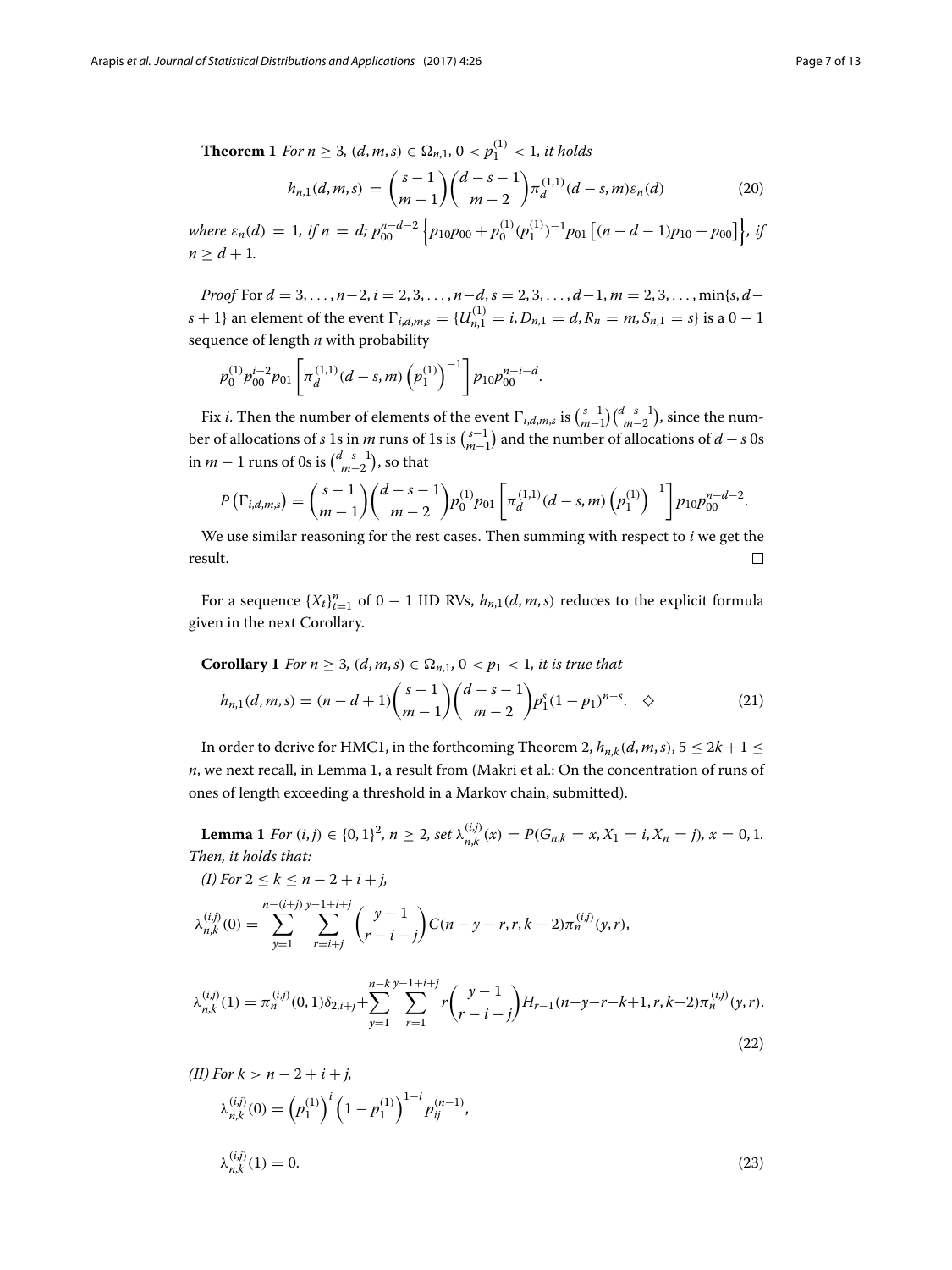<span id="page-7-0"></span>**Theorem 2** *For n* ≥ 5, 2 ≤ *k* ≤  $\lfloor (n-1)/2 \rfloor$ ,  $(d, m, s) \in \Omega_{n,k}$ , 0 <  $p_1^{(1)}$  < 1, it holds

$$
h_{n,k}(d,m,s) = p_{11}^{2k-2} \left( p_1^{(1)} \right)^{-1} \sum_{i=1}^{n-d+1} \ell_{i-1,k}^{(\alpha)} \ell_{n-d-i+1,k}^{(\beta)} \sum_{r=m}^{m+\left[ \frac{d-s-m+1}{2} \right]_{d-s-r+m}} \sum_{y=r-1}^{d-s-r+m} \gamma_{d,m,s}(y,r) \pi_{d-2k+2}^{(1,1)}(y,r), \tag{24}
$$

*where*

$$
\ell_{n,k}^{(\alpha)} = p_1^{(1)}, \text{ for } n = 0; \quad p_0^{(n)} p_{01}, \text{ for } 1 \le n \le k; \quad p_{01} \left[ \lambda_{n,k}^{(0,0)}(0) + \lambda_{n,k}^{(1,0)}(0) \right], \text{ for } n \ge k+1,
$$

$$
\ell_{n,k}^{(\beta)} = 1, \text{ for } n = 0; \quad p_{10}, \text{ for } 1 \le n \le k; \quad p_{10}(p_0^{(1)})^{-1} \left[ \lambda_{n,k}^{(0,0)}(0) + \lambda_{n,k}^{(0,1)}(0) \right], \text{ for } n \ge k+1
$$
\n
$$
(25)
$$

*and*

$$
\gamma_{d,m,s}(y,r) = {y-1 \choose r-2} {r-2 \choose m-2} {s-mk+m-1 \choose m-1} C(d-y-s-r+m,r-m,k-2) \tag{26}
$$

*Proof* For  $1 \le r_1 \le r_2 \le n$  let  $Y_{r_1,r_2}, R_{r_1,r_2}, L_{r_1,r_2}, S_{r_1,r_2,k}, D_{r_1,r_2,k}, G_{r_1,r_2,k}$  be RVs defined on the subsequence  $X_{r_1}, X_{r_1+1}, \ldots, X_{r_2}$  of  $\{X_t\}_{t=1}^n$ . For  $m \geq 2$  define the event

$$
\Delta_{r_1,r_1+d-1}(d,s,m,y,r)
$$
  
= { $D_{r_1,r_1+d-1,k} = d$ ,  $G_{r_1,r_1+d-1,k} = m$ ,  $S_{r_1,r_1+d-1,k} = s$ ,  $Y_{r_1,r_1+d-1} = y$ ,  $R_{r_1,r_1+d-1} = r$  }.

An element of this event is a 0 - 1 sequence of length *d*, starting and ending with a 1, for which  $y_i$ 's and  $z_i$ 's, representing the lengths of the failure and success runs, respectively, satisfy the conditions:

- (a)  $y_1 + y_2 + \ldots + y_{r-1} = y, y_i \ge 1, 1 \le j \le r-1.$
- (b)  $z_1 + z_{i_1} + z_{i_2} + \ldots + z_{i_{m-2}} + z_r = s, z_j \ge k, j \in \{1, i_1, i_2, \ldots, i_{m-2}, r\}$ , for some specific combination  $\{1, i_1, i_2, \ldots, i_{m-2}, r\}$  of  $\{1, 2, \ldots, r - 1, r\}$  among the  $\binom{r-2}{m-2}$  ones.
- (c)  $z_{i_{m-1}} + z_{i_m} + \ldots + z_{i_{r-2}} = d y s, 1 \leq z_{i_j} \leq k 1, m 1 \leq j \leq r 2$ , for  $\{i_{m-1}, \ldots, i_{r-2}\} \in \{1, 2, \ldots, r\} - \{1, i_1, i_2, \ldots, i_{m-2}, r\}.$

Fix *i*1, *i*2, ... , *im*−2. Then the number of such sequences, i.e. the number of solutions of the system  $(a)-(c)$ , is

$$
\binom{y-1}{r-2}C(d-y-s-r+m,r-m,k-2)\binom{s-mk+m-1}{m-1}
$$

and each such sequence has probability

$$
p_1^{(1)}p_{11}^{k-1}(p_1^{(1)})^{-1}\pi_{d-2k+2}^{(1,1)}(y,r)p_{11}^{k-1}=p_{11}^{2k-2}\pi_{d-2k+2}^{(1,1)}(y,r).
$$

Hence,

$$
P(\Delta_{r_1,r_1+d-1}(d,s,m,y,r)) = p_{11}^{2k-2} \pi_{d-2k+2}^{(1,1)}(y,r) {r-2 \choose m-2} {y-1 \choose r-2} {s-mk+m-1 \choose m-1}
$$
  
× $C(d-y-s-r+m,r-m,k-2).$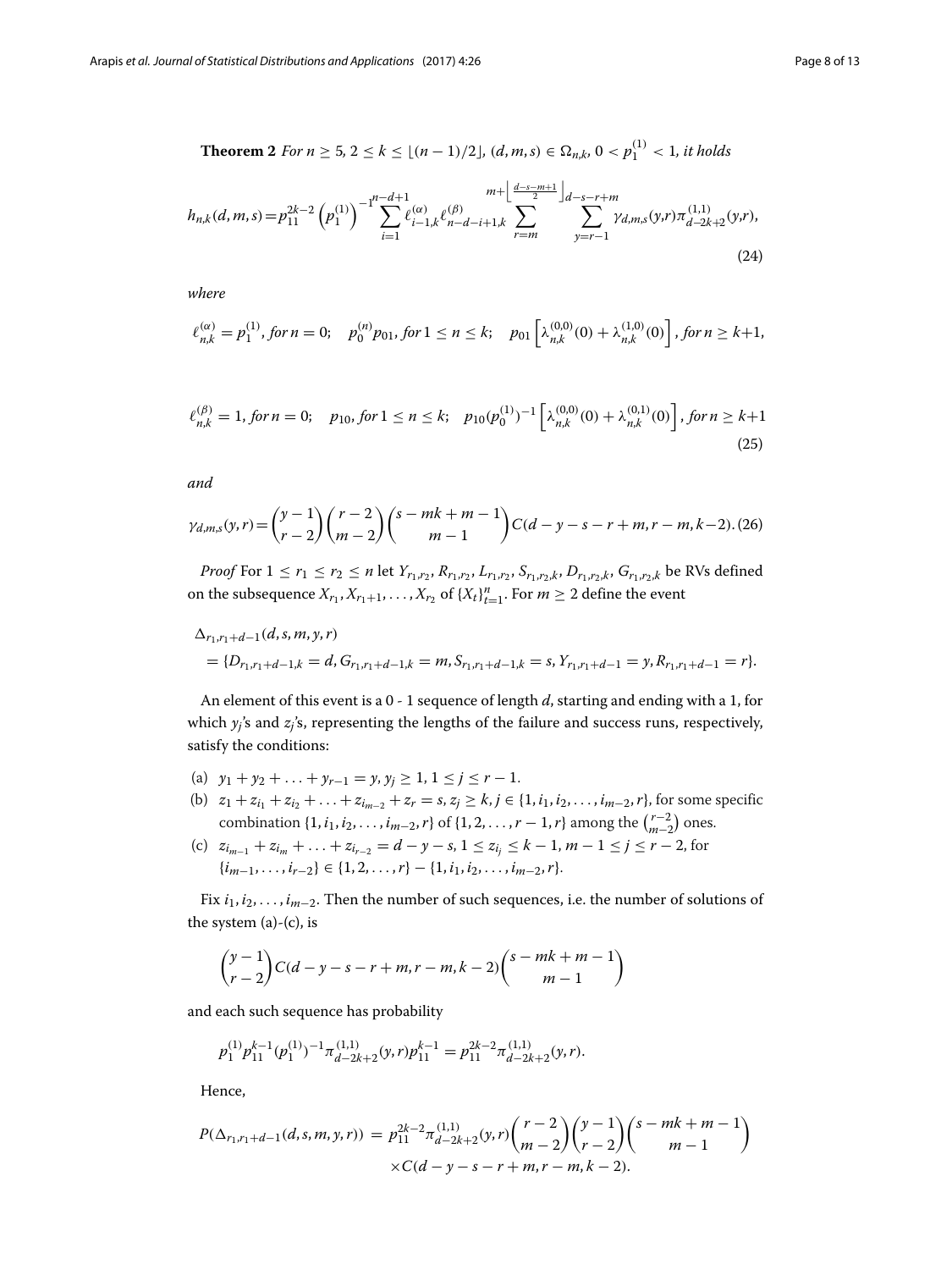For 
$$
k + 2 \le i \le n - k - d
$$
,  $m \ge 2$ , we have that  
\n
$$
P\left(U_{n,k}^{(1)} = i, D_{n,k} = d, G_{n,k} = m, S_{n,k} = s, Y_{i,i+d-1} = y, R_{i,i+d-1} = r\right)
$$
\n
$$
= P\left\{ \left[ (L_{1,i-1} < k, X_{i-1} = 0) \cap \left[ (X_1 = 0) \cup (X_1 = 1) \right] \right] \cap \Delta_{i,i+d-1}(d, s, m, y, r) \right\}
$$
\n
$$
\cap \left[ (L_{i+d,n} < k, X_{i+d} = 0) \cap \left[ (X_n = 0) \cup (X_n = 1) \right] \right\}
$$
\n
$$
= \left[ \lambda_{i-1,k}^{(0,0)}(0) + \lambda_{i-1,k}^{(1,0)}(0) \right] p_{01}
$$
\n
$$
\times \left( p_1^{(1)} \right)^{-1} P\left( \Delta_{i,i+d-1}(d, s, m, y, r) \right) p_{10} \left[ \lambda_{n-i-d+1,k}^{(0,0)}(0) + \lambda_{n-i-d+1,k}^{(0,1)}(0) \right] / p_0^{(1)}
$$
\n
$$
= \left[ \lambda_{i-1,k}^{(0,0)}(0) + \lambda_{i-1,k}^{(1,0)}(0) \right] p_{01} \left( p_1^{(1)} \right)^{-1} p_{11}^{2k-2} \pi_{d-2k+2}^{(1,1)}(y, r)
$$
\n
$$
\times \left( \frac{r-2}{m-2} \right) \left( \frac{y-1}{r-2} \right) \left( \frac{s-mk+m-1}{m-1} \right)
$$
\n
$$
\times C(d-y-s-r+m, r-m, k-2) p_{10} \left( p_0^{(1)} \right)^{-1} \left[ \lambda_{n-i-d+1,k}^{(0,0)}(0) + \lambda_{n-i-d+1,k}^{(0,1)}(0) \right].
$$

By similar reasoning we get the remaining cases of *i*, i.e.  $1 \le i \le k+1$  and  $n-d+1-k \le k$  $i \leq n - d + 1$ . Then summing with respect to *i*, *y* and *r* we get the result.  $\Box$ 

Having found  $h_{n,k}(d, m, s)$ , we next proceed to obtain  $v_{n,k}(d, m, s)$ . In accomplishing it, the required probabilities  $\alpha_{n,k}$  for HMC1 are recalled, in Lemma [2,](#page-8-0) from Arapis et al. [\(2016\)](#page-11-13) for  $k = 1$  $k = 1$ , and they are computed via Lemma 1 for  $2 \le k \le \lfloor (n-1)/2 \rfloor$ .

<span id="page-8-0"></span>**Lemma 2** *For*  $n \geq k \geq 1$ *, the probability*  $\alpha_{n,k}$ *, for HMC1, is computed via the expressions: (I)*  $For k = 1$ 

$$
\alpha_{n,1} = 1 - p_{00}^{n-3} \left\{ p_{00} \left( 1 + (n-2)p_{01} \right) + \frac{(n-1)(n-2)}{2} p_0^{(1)} p_{01}^2 \right\}, \quad \text{if} \quad p_{00} = p_{11}
$$

*and*

$$
\alpha_{n,1} = 1 - p_0^{(1)} p_{00}^{n-1} - p_{11}^{n-2} \left( p_1^{(1)} + p_0^{(1)} p_{01} \right) - p_{00} \left( p_0^{(1)} p_{01} + p_1^{(1)} p_{10} \right) \frac{p_{11}^{n-2} - p_{00}^{n-2}}{p_{11} - p_{00}}
$$

$$
- p_0^{(1)} p_{01} p_{10} \frac{p_{11}^{n-1} - p_{00}^{n-2} \left[ p_{11} + (n-2) \left( p_{11} - p_{00} \right) \right]}{\left( p_{11} - p_{00} \right)^2}, \quad \text{if} \quad p_{00} \neq p_{11}. \tag{27}
$$

*(II) For*  $2 \leq k \leq n$ ,

<span id="page-8-2"></span>
$$
\alpha_{n,k} = 1 - \sum_{(i,j) \in \{0,1\}^2} \left[ \lambda_{n,k}^{(i,j)}(0) + \lambda_{n,k}^{(i,j)}(1) \right]. \tag{28}
$$

<span id="page-8-1"></span>**Theorem 3** *For n* ≥ 3, 1 ≤ *k* ≤  $\lfloor (n-1)/2 \rfloor$ ,  $(d, m, s) \in \Omega_{n,k}$ , 0 <  $p_1^{(1)}$  < 1, the PMF  $v_{n,k}(d,m,s)$  for a HMC1, with given  $\boldsymbol{P}$  and  $\boldsymbol{p}^{(1)}$ , is calculated by

$$
\nu_{n,k}(d,m,s) = \alpha_{n,k}^{-1} h_{n,k}(d,m,s),
$$
\n(29)

*where*  $\alpha_{n,k}$  *and*  $h_{n,k}(d, m, s)$  *are provided by Lemma* [2](#page-7-0) *and* Theorems [1](#page-6-1) *(for*  $k = 1$ *) and* 2 *(for*  $2 \leq k \leq \lfloor (n-1)/2 \rfloor$ *), respectively.* 

**Remark 1** *For IID sequences, in implementing Theorem* [3](#page-8-1)*, one has to take into consideration Eqs.* [\(10\)](#page-3-0) *-* [\(11\)](#page-3-1)*,* [\(19\)](#page-5-1) *and* [\(21\)](#page-6-2)*. Moreover, for speeding up calculations, one has to set*  $\pi_n(y)$  *in front of the inner summation in* [\(22\)](#page-6-3).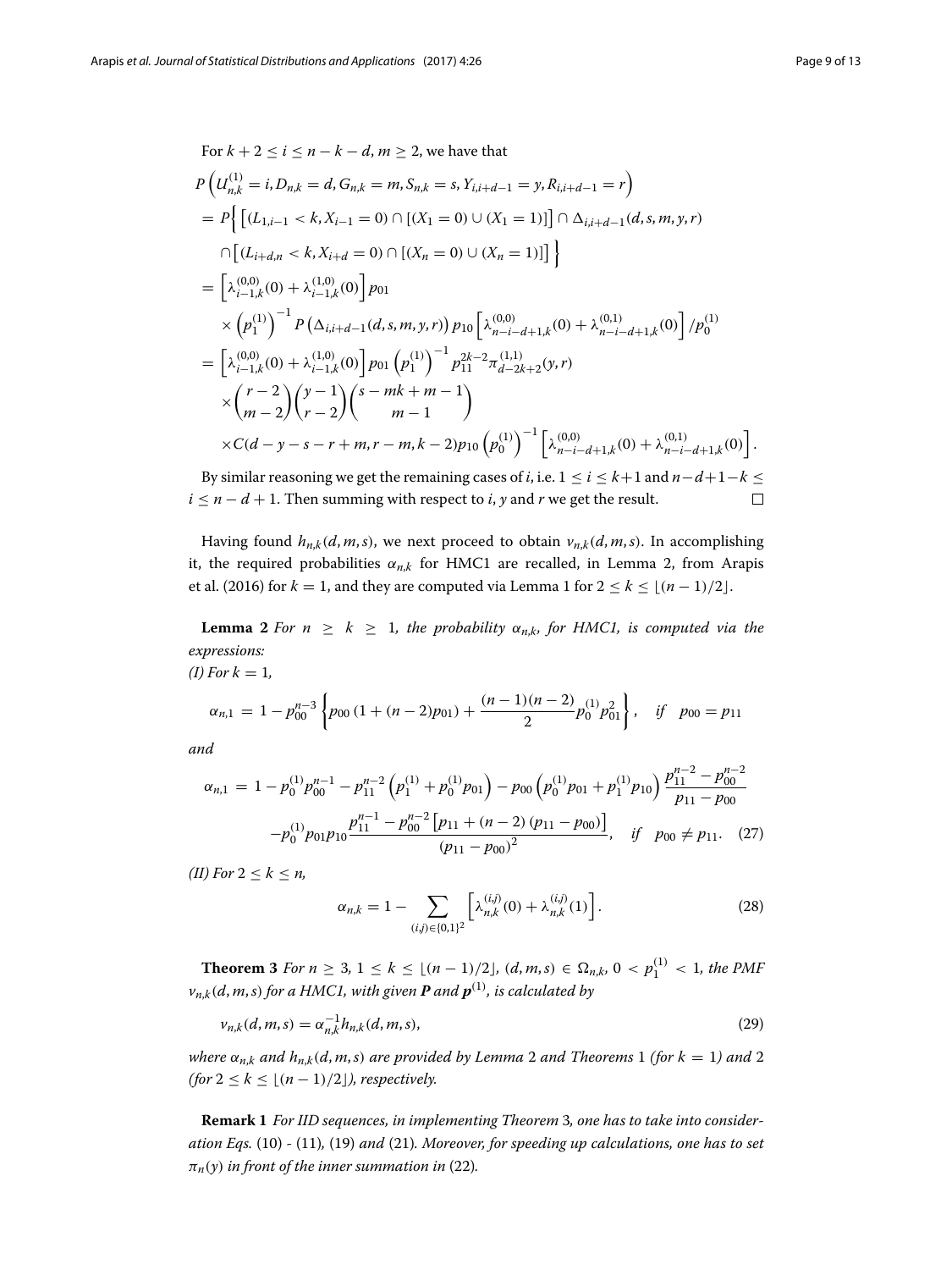#### <span id="page-9-0"></span>**5 A numerical example**

In this example we compute some indicative numerics concerning two model (i.e. HMC1 and IID) 0  $-$  1 sequences  $\{X_t\}_{t=1}^n$  which are considered in the paper. The common length of these was taken small, i.e.  $n = 8$ , so that the required computations can also be carried out by a hand/pocket calculator and thus it is possible to gain insight in the formulae developed in Section [Results,](#page-5-0) and also because of space limitations. The sequences that have been used are as follows. Table [1:](#page-9-2) An IID sequence with  $p_1 = 0.5$ . Table [2:](#page-10-0) A HMC1 sequence with  $p_{00} = p_{11} = 0.9, p_1^{(1)} = 0.5$ .

Both tables depict for  $k = 1, 2, 3, v_{8,k}(d, m, s), (d, m, s) \in \Omega_{8,k}$  and  $f_{8,k}(d), 2k+1 \le d \le 8$ illustrating the numeric values of the involved probabilities.  $v_{8,k}(d, m, s)$  and  $f_{8,k}(d)$  were computed via Eqs. [\(29\)](#page-8-2) and [\(17\)](#page-5-2), respectively.

#### <span id="page-9-1"></span>**6 Discussion and further study**

In this article we have derived exact closed form expressions for PMF  $v_{n,k}(d, m, s)$ ,  $n \geq 3$ ,  $1 \le k \le \lfloor (n-1)/2 \rfloor$ ,  $(d, m, s) \in \Omega_{n,k}$ , of the RV  $V_{n,k} \mid \mathcal{M}_{n,k}$  defined on a 0−1 sequence of homogeneous Markov-dependent trials. The method used is a combinatorial one relied on results exploiting the internal structure of such a sequence.

As it is noticed in the Introduction the application domain of runs contains a diverse range of fields. Indicative potential ones are next discussed.

| S              | m              | $d = 3$    | $d = 4$    | $d=5$              | $d = 6$    | $d=7$      | $d = 8$    |
|----------------|----------------|------------|------------|--------------------|------------|------------|------------|
|                |                |            |            | $v_{8,1}(d, m, s)$ |            |            |            |
| $\overline{2}$ | $\overline{2}$ | 0.02739726 | 0.02283105 | 0.01826484         | 0.01369863 | 0.00913242 | 0.00456621 |
| 3              | 2              |            | 0.04566210 | 0.03652968         | 0.02739726 | 0.01826484 | 0.00913242 |
|                | 3              |            |            | 0.01826484         | 0.02739726 | 0.02739726 | 0.01826484 |
| $\overline{4}$ | $\overline{2}$ |            |            | 0.05479452         | 0.04109589 | 0.02739726 | 0.01369863 |
|                | 3              |            |            |                    | 0.04109589 | 0.05479452 | 0.04109589 |
|                | 4              |            |            |                    |            | 0.00913242 | 0.01369863 |
| 5              | $\overline{2}$ |            |            |                    | 0.05479452 | 0.03652968 | 0.01826484 |
|                | 3              |            |            |                    |            | 0.05479452 | 0.05479452 |
|                | $\overline{4}$ |            |            |                    |            |            | 0.01826484 |
| 6              | $\overline{2}$ |            |            |                    |            | 0.04566210 | 0.02283105 |
|                | 3              |            |            |                    |            |            | 0.04566210 |
| 7              | $\overline{2}$ |            |            |                    |            |            | 0.02739726 |
| $f_{8,1}(d)$   |                | 0.02739726 | 0.06849315 | 0.12785388         | 0.20547945 | 0.28310503 | 0.28767123 |
|                |                |            |            | $v_{8,2}(d, m, s)$ |            |            |            |
| 4              | $\overline{2}$ |            |            | 0.18518519         | 0.09259259 | 0.07407407 | 0.05555556 |
| 5              | $\overline{2}$ |            |            |                    | 0.18518519 | 0.07407407 | 0.07407407 |
| 6              | $\overline{2}$ |            |            |                    |            | 0.11111111 | 0.05555556 |
|                | 3              |            |            |                    |            |            | 0.01851852 |
| $\overline{7}$ | $\overline{2}$ |            |            |                    |            |            | 0.07407407 |
| $f_{8,2}(d)$   |                |            |            | 0.18518519         | 0.27777778 | 0.25925925 | 0.27777778 |
|                |                |            |            | $v_{8,3}(d,m,s)$   |            |            |            |
| 6              | $\overline{2}$ |            |            |                    |            | 0.40000000 | 0.20000000 |
| 7              | 2              |            |            |                    |            |            | 0.40000000 |
| $f_{8,3}(d)$   |                |            |            |                    |            | 0.40000000 | 0.60000000 |

### <span id="page-9-2"></span>**Table 1** 0 − 1 IID sequence with  $p_1 = 0.5$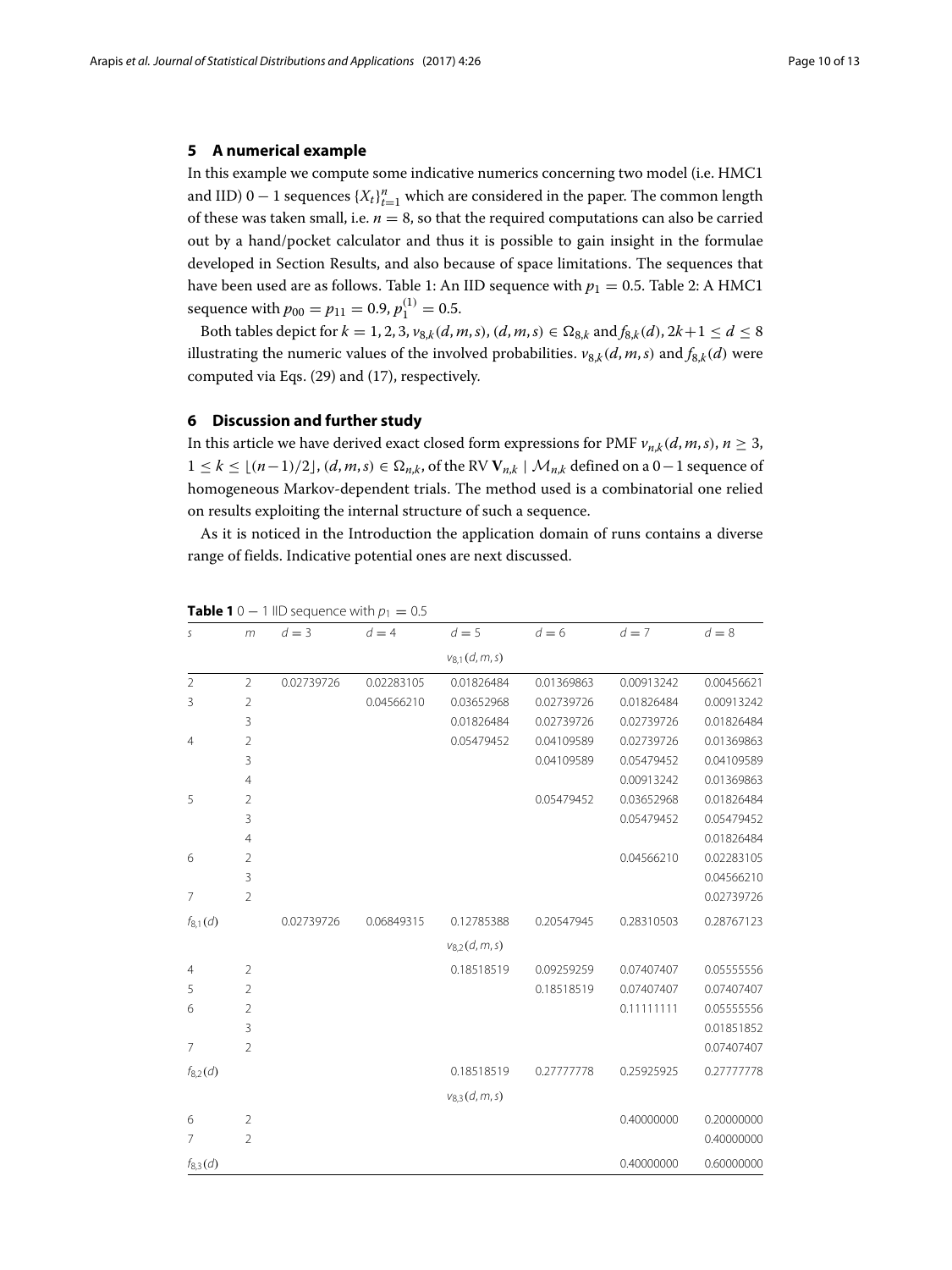| S              | m              | $d = 3$    | $d = 4$    | $d=5$              | $d = 6$    | $d=7$      | $d = 8$    |
|----------------|----------------|------------|------------|--------------------|------------|------------|------------|
|                |                |            |            | $v_{8,1}(d, m, s)$ |            |            |            |
| $\overline{2}$ | $\overline{2}$ | 0.00914441 | 0.00872875 | 0.00831310         | 0.00789744 | 0.00748179 | 0.03366804 |
| 3              | $\overline{2}$ |            | 0.01745750 | 0.01662619         | 0.01579488 | 0.01496357 | 0.06733609 |
|                | 3              |            |            | 0.00010263         | 0.00019500 | 0.00027710 | 0.00166262 |
| $\overline{4}$ | $\overline{2}$ |            |            | 0.02493929         | 0.02369233 | 0.02244536 | 0.10100413 |
|                | 3              |            |            |                    | 0.00029250 | 0.00055421 | 0.00374089 |
|                | 4              |            |            |                    |            | 0.00000114 | 0.00001539 |
| 5              | $\overline{2}$ |            |            |                    | 0.03158977 | 0.02992715 | 0.13467217 |
|                | 3              |            |            |                    |            | 0.00055421 | 0.00498786 |
|                | $\overline{4}$ |            |            |                    |            |            | 0.00002053 |
| 6              | $\overline{2}$ |            |            |                    |            | 0.03740894 | 0.16834021 |
|                | 3              |            |            |                    |            |            | 0.00415655 |
| 7              | $\overline{2}$ |            |            |                    |            |            | 0.20200826 |
| $f_{8,1}(d)$   |                | 0.00914441 | 0.02618626 | 0.04998121         | 0.07946192 | 0.11361346 | 0.72161274 |
|                |                |            |            | $v_{8,2}(d, m, s)$ |            |            |            |
| $\overline{4}$ | $\overline{2}$ |            |            | 0.02225160         | 0.02081956 | 0.01806565 | 0.08228685 |
| 5              | $\overline{2}$ |            |            |                    | 0.04163913 | 0.03569068 | 0.16259088 |
| 6              | $\overline{2}$ |            |            |                    |            | 0.05353602 | 0.24091210 |
|                | 3              |            |            |                    |            |            | 0.00099141 |
| $\overline{7}$ | $\overline{2}$ |            |            |                    |            |            | 0.32121613 |
| $f_{8,2}(d)$   |                |            |            | 0.02225160         | 0.06245869 | 0.10729236 | 0.80799735 |
|                |                |            |            | $v_{8,3}(d, m, s)$ |            |            |            |
| 6              | $\overline{2}$ |            |            |                    |            | 0.06896552 | 0.31034483 |
| 7              | $\overline{2}$ |            |            |                    |            |            | 0.62068966 |
| $f_{8,3}(d)$   |                |            |            |                    |            | 0.06896552 | 0.93103448 |

<span id="page-10-0"></span>**Table 2** 0 − 1 HMC1 sequence with  $p_{00} = p_{11} = 0.9, p_1^{(1)} = 0.5$ 

Encoding, compression and transmission of digital information calls for the understanding the distributions of runs of 1s or 0s. Such a knowledge helps in analyzing, and also in comparing, several techniques used in communication networks. In such networks 0 − 1 data ranging from a few kilobytes (e.g. e-mails) to many gigabytes of greedy multimedia applications (e.g. video on demand) are highly encoded, decoded and eventually proceeded under security. For details, see e.g., Sinha and Sinha [\(2009\)](#page-12-8), Makri and Psillakis [\(2011a\)](#page-12-9) and Tabatabaei and Zivic [\(2015\)](#page-12-10).

An area where the study of runs of 1s and 0s has become increasingly useful is the field of bioinformatics or computational biology. For instance, molecular biologists design similarity tests between two DNA sequences where a 1 is interpreted as a match of the sequences at a given position and everything else as a 0. Moreover, the probabilistic analysis of such sequences according to the form, the length and the number of detected patterns as well as of the positions and the lengths of the segments of the sequence in which they are concentrated, probably suggests a functional reason for the internal structure of the examined sequence. The latter facts might be useful in suggesting a further investigation of the underline sequence(s) by biologists. See, e.g. Avery and Henderson [\(1999\)](#page-11-15), Benson [\(1999\)](#page-11-12) and Nuel et al. [\(2010\)](#page-12-11).

Another active area where run statistics, in particular  $G_{n,k}$  and  $S_{n,k}$ , have interesting statistical applications is that connected to hypothesis testing; e.g., in tests of randomness.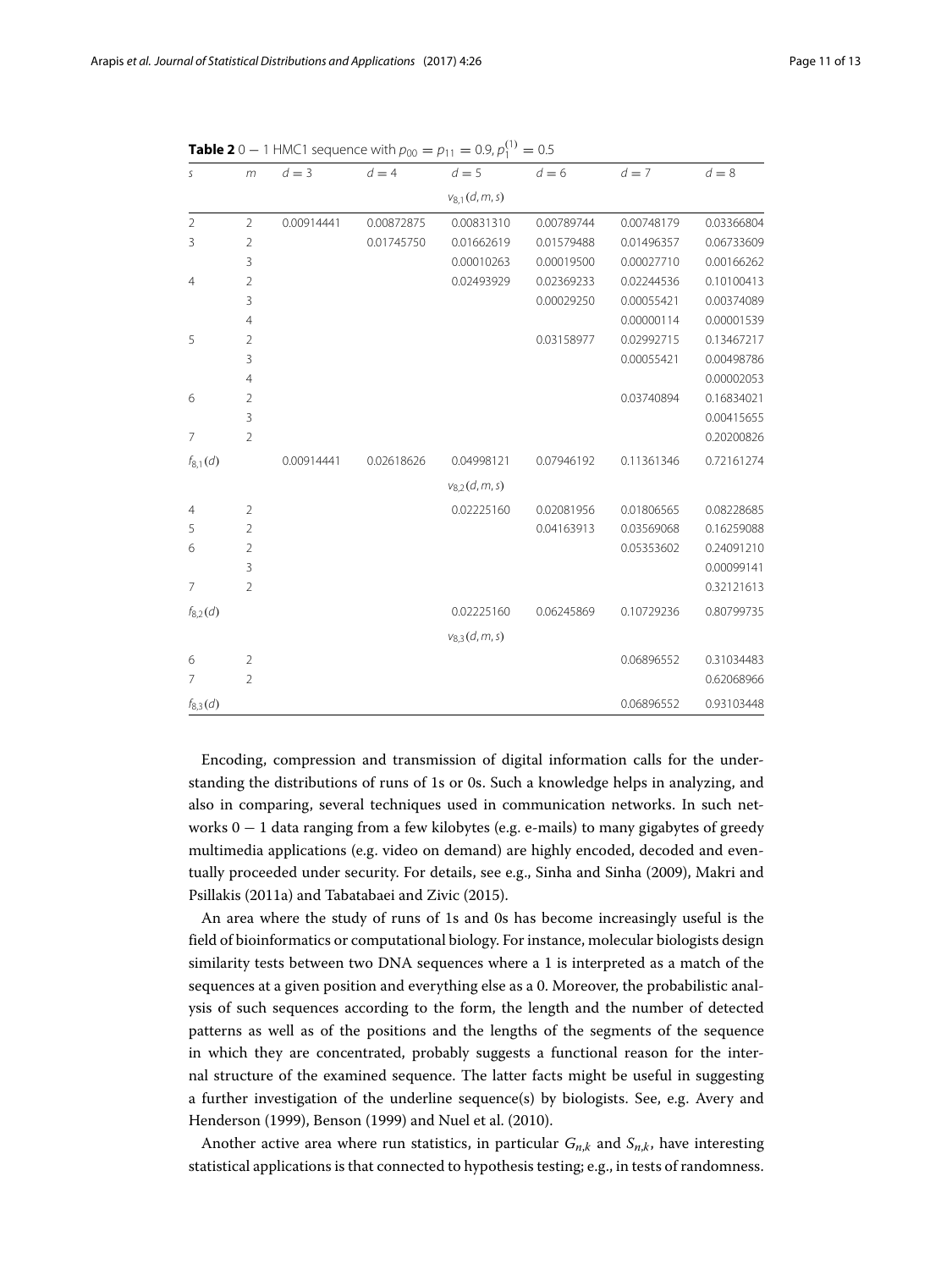For a systematic study of such a topic, we refer among others, the works of Koutras and Alexandrou [\(1997\)](#page-11-16) and Antzoulakos et al. [\(2003\)](#page-11-17).

Accordingly, it is reasonable for one to use the exact expressions obtained for  $v_{n,k}(d, m, s)$  in applications like the ones mentioned above. This is so, because this distribution, as a joint one, is more flexible than each one of its marginals which have been used in such applications. See, e.g. Lou [\(2003\)](#page-11-18), Makri and Psillakis [\(2011b\)](#page-12-12) and Arapis et al. [\(2016\)](#page-11-13).

Moreover, in handling 0 - 1 sequences of a large length, with dependent or not elements, a Monte - Carlo simulation, based on Eqs. [\(1\)](#page-1-1) - [\(4\)](#page-2-0) would be a useful tool in obtaining approximate values for  $v_{n,k}(d, m, s)$ . In addition, the general approximating methods, suggested by Johnson and Fu [\(2014\)](#page-11-8), might be helpful in deriving approximate values for  $f_{n,k}(d)$ .

#### **Acknowledgements**

The authors wish to thank the Editor for the thorough reading, and the anonymous reviewers for useful comments and suggestions which improved the article.

#### **Authors' contributions**

The authors, ANA, FSM and ZMP with the consultation of each other carried out this work and drafted the manuscript together. All authors read and approved the final manuscript.

#### **Competing interests**

The authors declare that they have no competing interests.

#### **Publisher's Note**

Springer Nature remains neutral with regard to jurisdictional claims in published maps and institutional affiliations.

#### **Author details**

<sup>1</sup>Department of Mathematics, University of Patras, 26500 Patras, Greece. <sup>2</sup>Department of Physics, University of Patras, 26500 Patras, Greece.

#### Received: 29 March 2017 Accepted: 18 October 2017 Published online: 15 November 2017

#### **References**

- <span id="page-11-17"></span>Antzoulakos, DL, Bersimis, S, Koutras, MV: On the distribution of the total number of run lengths. Ann. Inst. Statist. Math. **55**, 865–884 (2003)
- <span id="page-11-2"></span>Antzoulakos, DL, Chadjiconstantinidis, S: Distributions of numbers of success runs of fixed length in Markov dependent trials. Ann. Inst. Statist. Math. **53**, 559–619 (2001)
- <span id="page-11-13"></span>Arapis, AN, Makri, FS, Psillakis, ZM: On the length and the position of the minimum sequence containing all runs of ones in a Markovian binary sequence. Statist. Probab. Lett. **116**, 45–54 (2016)
- <span id="page-11-14"></span>Arapis, AN, Makri, FS, Psillakis, ZM: Distribution of statistics describing concentration of runs in non homogeneous Markov-dependent trials. Commun. Statist. Theor. Meth. (2017). doi[:10.1080/03610926.2017.1337144](http://dx.doi.org/10.1080/03610926.2017.1337144)
- <span id="page-11-15"></span>Avery, PJ, Henderson, D: Fiting Markov chain models to discrete state series such as DNA sequences. Appl. Statist. **48** (Part 1), 53–61 (1999)
- <span id="page-11-0"></span>Balakrishnan, N, Koutras, MV: Runs and Scans with Applications. Wiley, New York (2002)
- <span id="page-11-12"></span>Benson, G: Tandem repeats finder: a program to analyze DNA sequences. Nucleic Acids Res. **27**, 573–580 (1999)
- <span id="page-11-3"></span>Eryilmaz, S: Some results associated with the longest run statistic in a sequence of Markov dependent trials. Appl. Math. Comput. **175**, 119–130 (2006)
- <span id="page-11-4"></span>Eryilmaz, S: Discrete time shock models involving runs. Statist. Probab. Lett. **107**, 93–100 (2015)
- <span id="page-11-5"></span>Eryilmaz, S: Generalized waiting time distributions associated with runs. Metrika. **79**, 357–368 (2016)
- <span id="page-11-6"></span>Eryilmaz, S: The concept of weak exchangeability and its applications. Metrika. **80**, 259–271 (2017)
- <span id="page-11-7"></span>Eryilmaz, S, Yalcin, F: Distribution of run statistics in partially exchangeable processes. Metrika. **73**, 293–304 (2011)
- <span id="page-11-11"></span>Feller, W: An Introduction to Probability Theory and Its Applications. 3rd Ed., Vol. I. Wiley, New York (1968)
- <span id="page-11-1"></span>Fu, JC, Lou, WYW: Distribution Theory of Runs and Patterns and Its Applications: A finite Markov chain imbedding approach. World Scientific, River Edge (2003)

<span id="page-11-9"></span><span id="page-11-8"></span>Johnson, BC, Fu, JC: Approximating the distributions of runs and patterns. J. Stat. Distrib. Appl. **1:5**, 1–15 (2014) Koutras, MV: Applications of Markov chains to the distribution of runs and patterns. In: Shanbhag, DN, Rao, CR (eds.) Handbook of Statistics, pp. 431–472. Elsevier, North-Holland, (2003)

- <span id="page-11-16"></span>Koutras, MV, Alexandrou, V: Non-parametric randomness tests based on success runs of fixed length. Statist. Probab. Lett. **32**, 393–404 (1997)
- <span id="page-11-10"></span>Koutras, VM, Koutras, MV, Yalcin, F: A simple compound scan statistic useful for modeling insurance and risk management problems. Insur. Math. Econ. **69**, 202–209 (2016)
- <span id="page-11-18"></span>Lou, WYW: The exact distribution of the *k*-tuple statistic for sequence homology. Statist. Probab. Lett. **61**, 51–59 (2003)